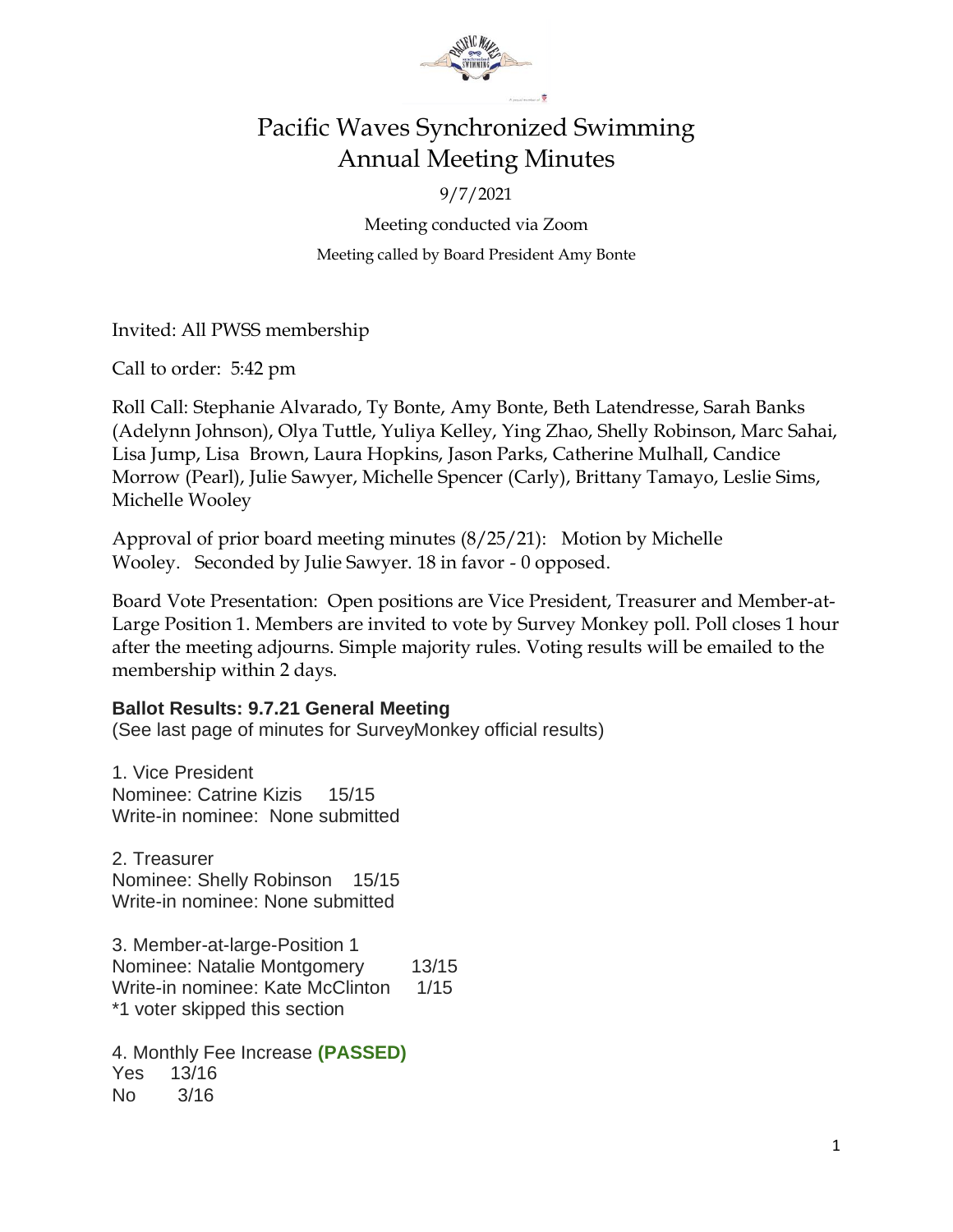

*5.*By-law 7.6 Amendment **(PASSED)** Yes 15/16

No 1/16 6. By-law 6.2 Amendment **(PASSED)**

Yes 15/16

No 1/16

Head Coach Report (Amy)

- Coaching Staff -Natalie (head coach), Lindsey, Kate, Leslie (novice), Janae (lessons), subs: Freja, Yuliya, Emily.
- Event Schedule posted on website and Facebook.
- September Practice Schedule has been emailed to the families. September practices are used to prepare for team trials.
- Club Gear is available on SwimOutlet.com. No changes to club gear.
- Team Trials October 2 nd at 9:00-11:00am at FWCC.
- Synchro-Thon Sept 22<sup>nd</sup> for Intermediate & Novice at FWCC; Sept 24 for AG 13-15 & Junior at FWCC.
- Goal Setting & Fundraiser will take place on Oct 5<sup>th</sup> at Mod Pizza FW. This will be a restaurant takeover fundraiser. Coaches will meet with swimmers to set goals. Families are invited to eat pizza. A percentage of the proceeds will be given back to PWSS.
- Handbook: This has been updated for 2021-22 to include Financial Commitment form and Video/Photo Non-Consent Opt Out form. It can be found in Member Section of PWSS website. Amy will email a copy to all membership.
- FORMS to be signed by swimmer and/or parent by first team practice after trials.
	- 1. Handbook/Club Rules form
	- 2. Financial Commitment form
	- 3. Photo/Video Opt-out form
	- 4. September Practice Commitment form
	- 5. USAAS Membership (online): New members sign up immediately.

PNA report: N/A

Treasurer report: (Shelly)

- Coaches checking balance: \$196.76
- Regular Checking balance: \$500.00
- Regular Savings balance: \$8,330.72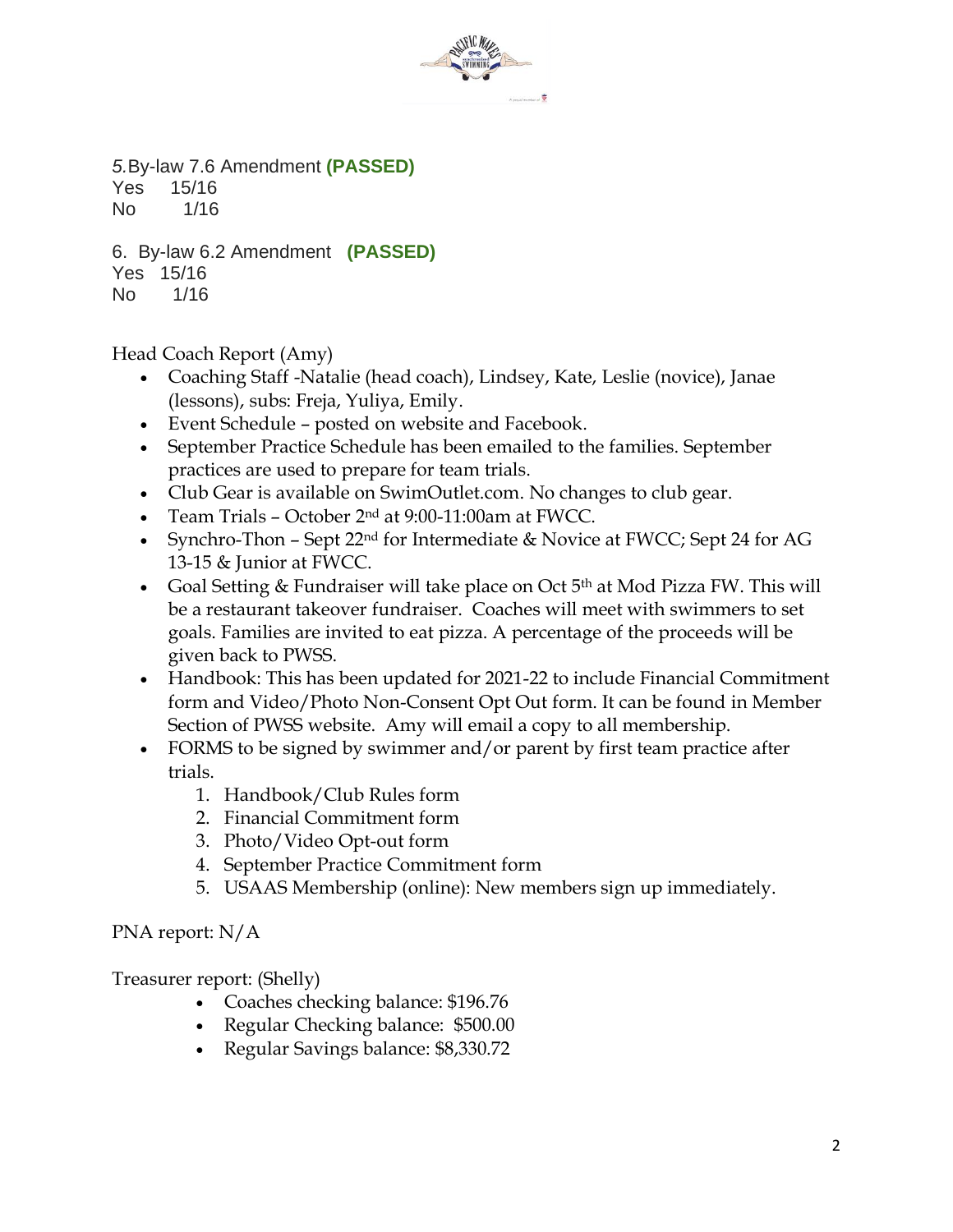

Bookkeeper update – the board hired Dorisel from the Philippines to be our bookkeeper over the summer. She is currently unavailable. Shelly will assume responsibilities for invoicing with training from Michelle Woolley.

### 2020-2021 Financial Results & 2021-2022 Expense Budget

2020-21 Loss of ~\$15,000, primarily due to:

- Decrease in Membership Feels (~\$5,000)
- No Suit rental fees (~\$2,000)
- Increased pool rental expenses (up \$7,000 over prior year)
- Increased payroll expenses (up over \$9,000 over prior year minimum wage increase and more experienced coaches)

2021-22 Expenses budgeted to be \$58,615

2021-22 Income will not be budgeted until after trials and commitments are received.

2021-22 Fees (increase)

- Lessons (1-2/week): \$30, \$50/month
- Novice (1-2/week): \$100, \$135/month
- Intermediate (1-2/week): \$125, \$150/month
- 13-15's. Jr's (1-2/week): \$200/month
- Masters (1-2/week): \$75, \$100/month
- Extras: \$50/month
- Suit Rental (old, new suits): \$50, \$60/ season
- Syncro-Thon: \$250/year
- Masters Syncro-Thon: \$70/year
- Meets registration, travel, coach time/travel: billed at cost
- Late Fees: 10% of outstanding balance (payment must be received by end of month)

Preferred Payment Methods – we will send instructions with initial invoices for this season

- 1. PayPal select "Sending to a Friend" to avoid fees
- 2. Bill Pay
- 3. Personal Check mailed to PO Box (note: coaches will not be accepting check or cash)

Changes to By-laws by Vote:

Our By-Laws can be found on our website in the Members Only section. Request approval via the website for approval.

1. Amendment #1 - Article 7.6 Treasurer Duties.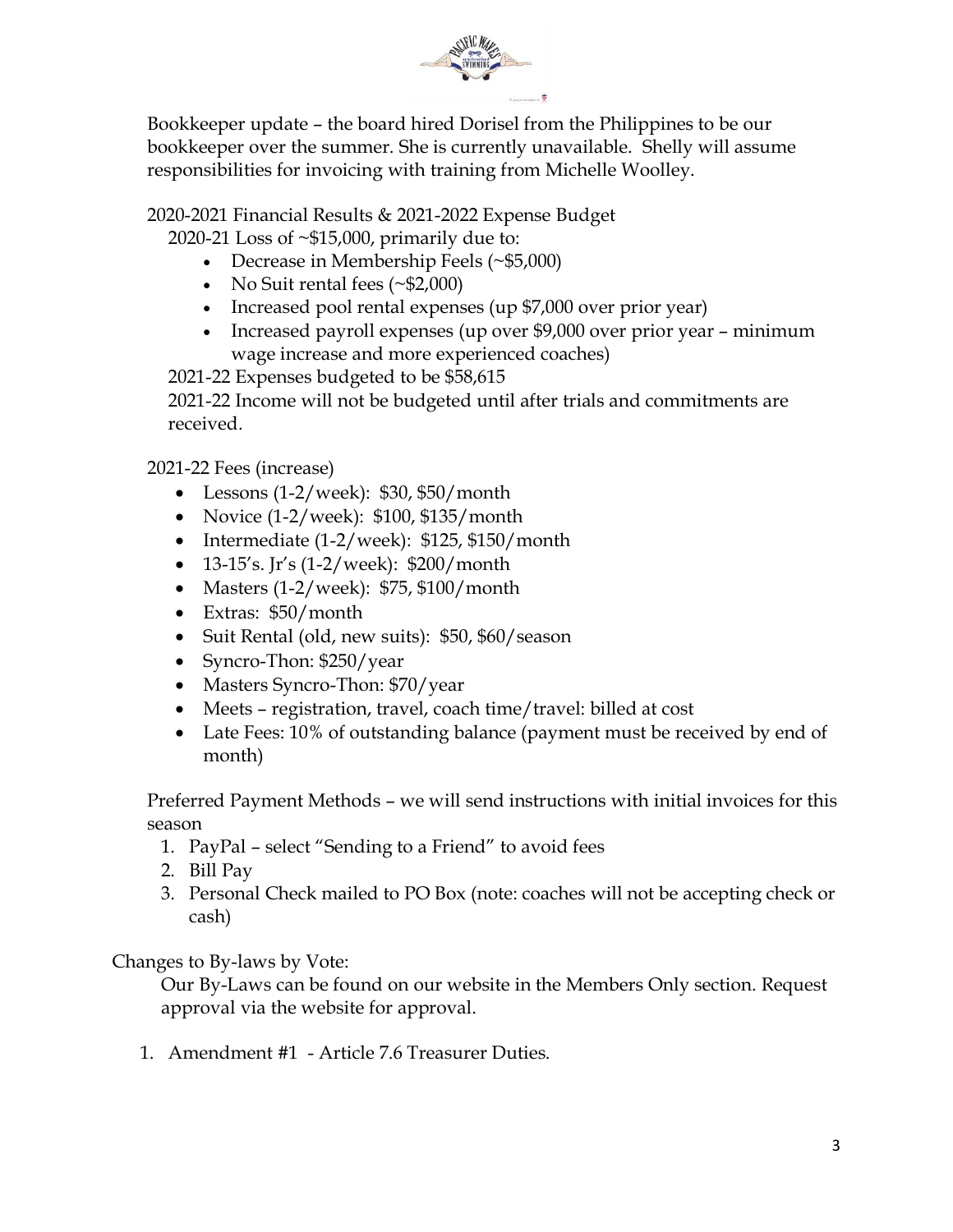

# **VOTE: By-law Amendment #1**

Find By-laws in "Member Section" of website

7.6 TREASURER - DUTIES: The treasurer shall receive all monies and pay all bills approved by the Board of Directors. The treasurer shall be required to keep adequate records of all transactions enacted during the particular term of office and shall report at each meeting the progress of these transactions. The treasurer shall prepare a yearly budget proposal for consideration and approval by the Board of Directors. The budget shall include proposed expenditures, expected income and recommended fees. The treasurer shall have the fiscal authority of \$100.00, provided that the allocation maintains the intent of the by-laws. All expenditures over \$100.00 shall be processed by the treasurer, but only with a two-thirds majority of the Board of Directors attending the meeting in which a particular allocation is presented to the board. The treasurer shall serve as chair of the Finance Committee. The treasurer shall submit an annual report by April 1 to all club members. The treasurer shall prepare and submit appropriate tax forms for the State of Washington and the Federal Government as required by law. The treasurer can choose to enlist the assistance of a bookkeeper to share the workload with. In this case the 25% off swimmer's fee discount will be split between the two. The treasurer also has the option to hire a bookkeeper funded out of the 25% discount with the approval of the Board of Directors. The bookkeeper is not required to be a signer on the bank account nor is (s)he required to attend board meetings. The treasurer and bookkeeper may perform other such duties from time to time as prescribed and approved by the Board of Directors.

2. Amendment # 2 6.2 regarding compensation of board of directors

## **VOTE: By-law Amendment #2**

Find By-laws in "Member Section" of website

6.2 None of the members of the Board of Directors shall receive any compensation for his or her services as such except as is stated in article 7.6 of the by-laws.

Fundraising Committee (Catrine)

- 1. Synchro-thon: September 22 benefits all PWSS
- 2. Restaurant Take-over: Oct. 5 benefits all PWSS
- 3. Evergreen Wreaths: late Oct.-Nov.13 benefits individual swimmers
- 4. Amazon Smile benefits all PWSS
- 5. Swimoutlet.com benefits all PWSS

Recruitment Committee (Amy) – looking for a few members to help with ideas to recruit and retain swimmers. If interested contact Amy Bonte.

Social Media & Marketing Committee (Lisa) – key for recruitment. We encourage all parents to follow us on FB and/or Instagram and to push out our posts. We will be starting a Google Photo shared link so all parents can share photos. These could be behind the scenes, bonding experiences, practices, and of course, competition photos. If you have a community board, this can be a great place to share to.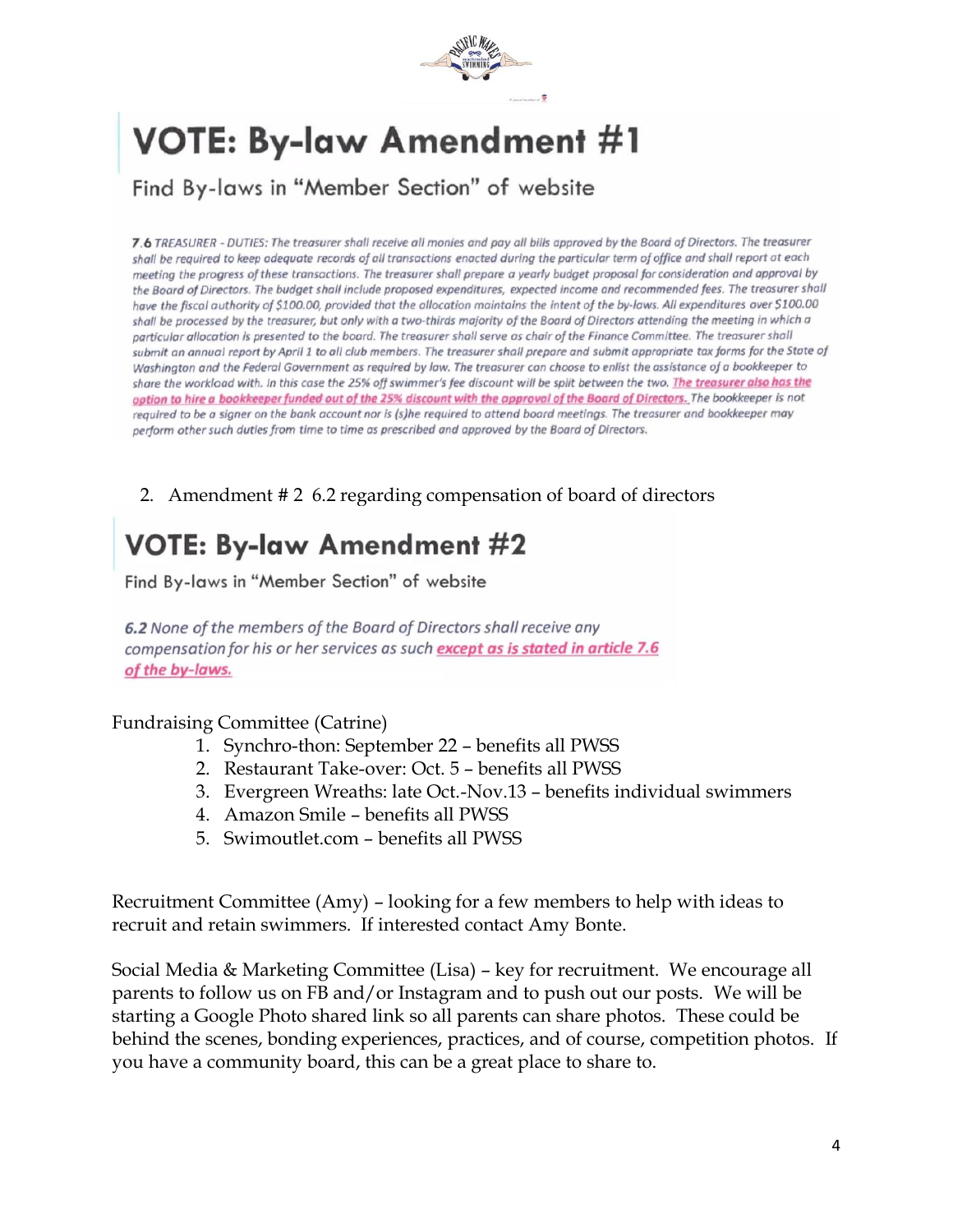

Other: (Amy)

- COVID-19 Protocol mask up any time not in water, distance when possible, swimmers may use the changing area now. Currently, parents may watch from bleachers. We will follow the same protocol as schools. Let coach Natalie, your coach and Amy know immediately if your swimmer/family are exposed or test positive so we can put the correct protocol in place.
- Paperwork questions and sign up (USA Artistic Swimming, September commitment).
- Event and practice calendar, forms, team gear can be found on our website [https://www.pacificwavessynchro.org/members.](https://www.pacificwavessynchro.org/members) Join our member for access to team specific information.
- Purchase team gear at SwimOutlet.com by clicking the red button found at the bottom of our webpage. Purchases made through this link earn the club a percentage of sales.

New Business: N/A

Next Meeting: Board Meeting- September 18 at 11:30 at FWCC.

Adjournment: 7:01 pm

(Open for questions from New Swimmers after annual meeting is adjourned)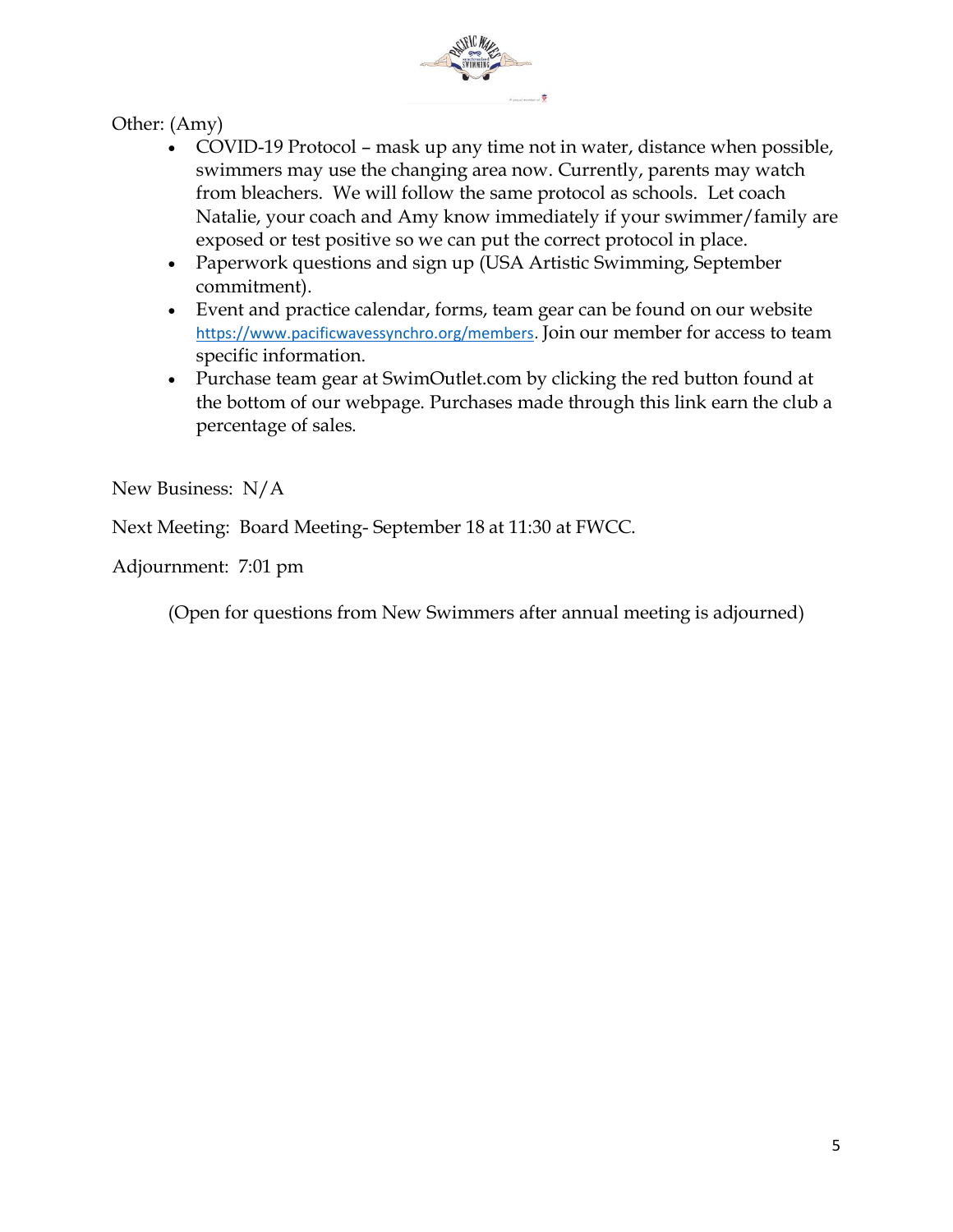

### **Ballot Vote Results from SurveyMonkey**



PWSS BY-LAWS: Choose ves or no to amend article 7.6. (Amendment in Provident DECISION of the UNITED: The treasurer shall receive all monies and pay<br>all bills approved by the Board of Directors. The treasurer shall receive all monies and pay<br>all bills approved by the Board of Directors. Th keep adequate records of all transactions enacted during the particular term<br>of office and shall report at each meeting the progress of these transactions.<br>The treasurer shall prepare a yearly budget proposal for considera board. The treasurer shall serve as chair of the Finance Committee. The treasurer shall submit an annual report by April 1 to all club members. The treasurer shall prepare and submit appropriate tax forms for the State of





rec inversions. Swimmer fees.Lessons (1-2/week): Old: \$25, \$45/mo. New: \$30,<br>Swimmer fees.Lessons (1-2/week): Old: \$25, \$45/mo. New: \$30,<br>\$50/monthNovice (2-3/week): Old: \$90, \$125/mo. New: \$100,<br>\$135/month11a-15's/Jr's: O Old: \$50, \$90/mo. New: \$75, \$100/monthExtras Routine: Old: \$40/mo. New: \$50/month

ered: 16 Ski



Q6

 $\oint$  Customize Save as  $\blacktriangledown$ 

PWSS BY-LAWS: Choose ves or no to amend article 6.2 to align with article 7.6.(Amendment in red)6.2 None of the members of the Board of Directors shall receive any compensation for his or her services as such except as is stated in article 7.6 of the by-laws. Answerad-18 Skinned-0